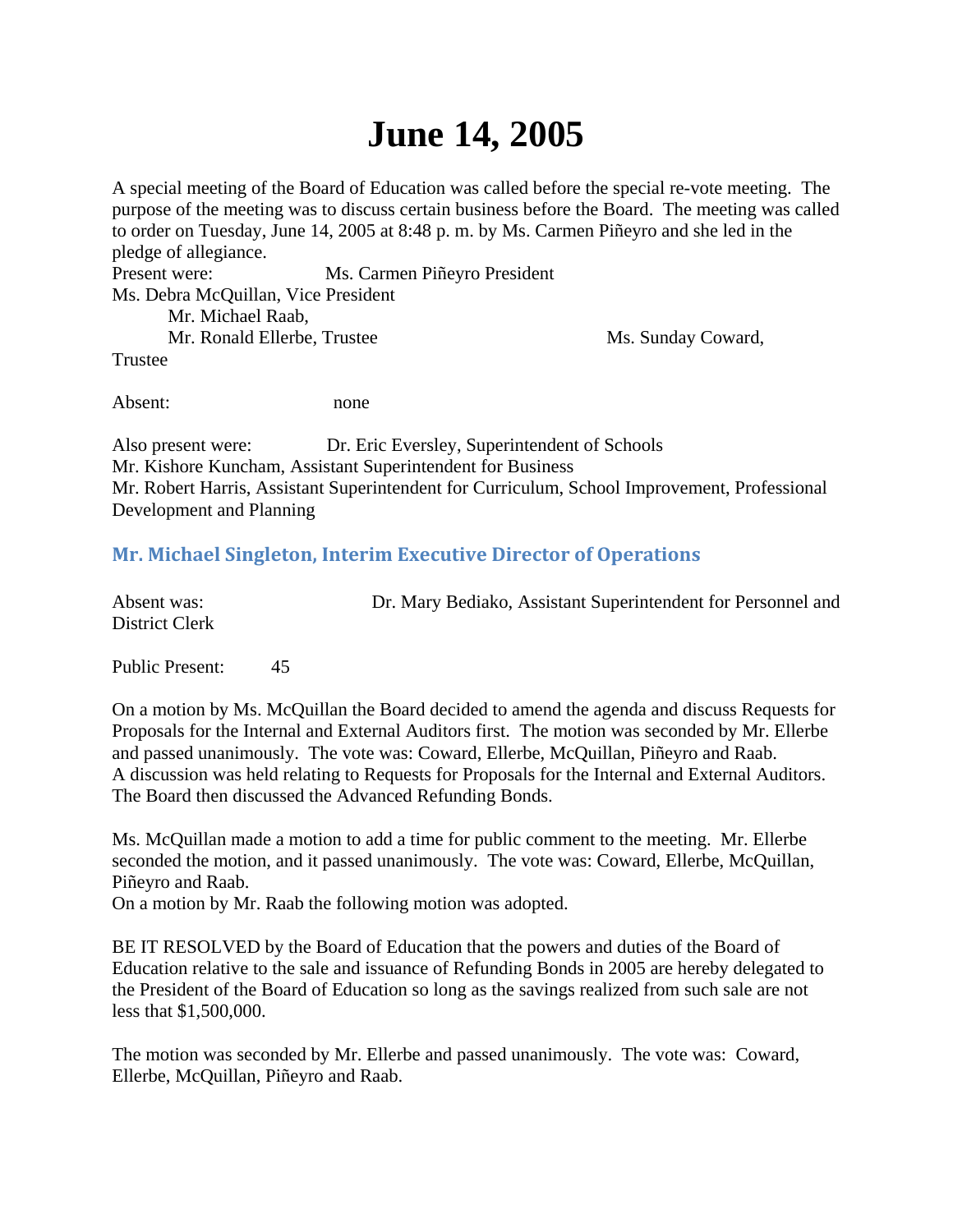The Board took a break to await the results of the Budget re-vote. The meeting was called back to order for the certification and acceptance of the results at 9:35 p.m. by Board President, Ms. Piñeyro. Present were: Ms. Carmen Piñeyro President Ms. Debra McQuillan, Vice President Mr. Michael Raab, Mr. Ronald Ellerbe, Trustee Ms. Sunday Coward, Trustee Absent: None Also present were: Dr. Eric Eversley, Superintendent of Schools Mr. Kishore Kuncham, Assistant Superintendent for Business Dr. Mary Bediako, Assistant Superintendent for Personnel and District Clerk Mr. Robert Harris, Assistant Superintendent for Curriculum, School Improvement, Professional Development and Planning

## **Mr. Michael Singleton, Interim Executive Director of Operations**

Also absent were: None

Public Present: 60 **Certification of the Results of the School Budget Vote & Election**

 The Chairperson of the Election and the District Clerk of the Board of Education of the Freeport Union Free School District, does hereby solemnly swear that I have canvassed the returns of the Inspectors of Election and the results were as follows:

 THAT at the School Budget Vote & Election, held June 14, 2005, the total number of votes cast for Proposition **# 1**, resolving that the School Budget of **\$120,936,024** be adopted and the necessary amount be raised by tax upon the taxable property located in Freeport Union Free School District, Town of Hempstead, Freeport, New York, for the year 2005-2006, was **3118**

 that the total number of **yes** votes cast for **Proposition # 1** was: **; 1650** that the total number of **no** votes cast for **Proposition # 1** was: **. 1468**

Acceptance of the Results of the School Budget Vote & Election

BE IT RESOLVED, that the Board of Education of the Freeport Union Free School District hereby accepts the results of the annual budget vote and trustee election held this date, June 14, 2005, as certified by the Chairperson of Election and the District Clerk; and

BE IT FURTHER RESOLVED that Proposition #1, *School Budget* has been *approved* by the registered voters of this District.

Motion to accept: Ms. McQuillan Second to motion: Mr. Raab

Yes Votes: Coward, Ellerbe, McQuillan, Piñeyro and Raab.